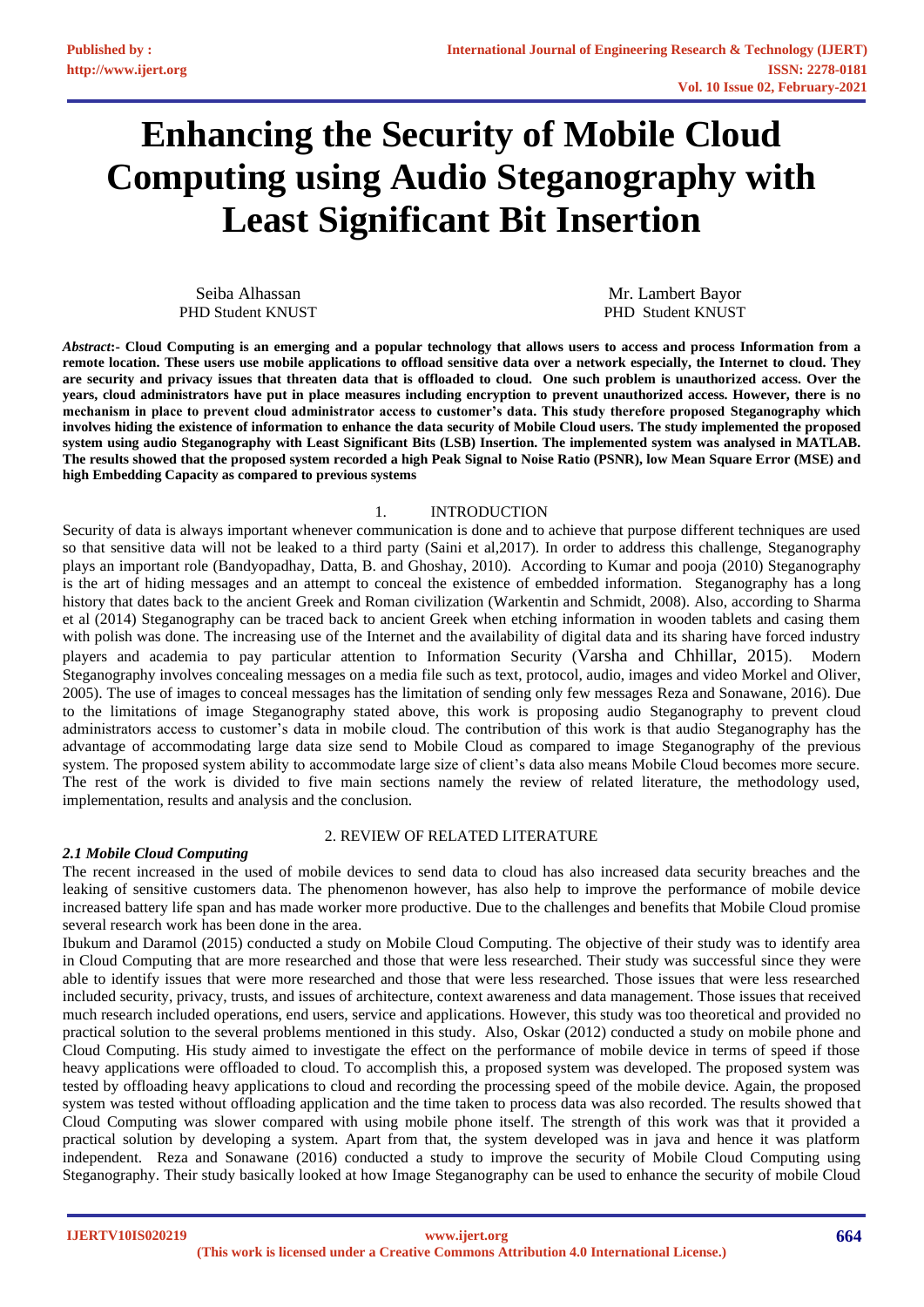Computing. A proposed system was implemented in java using a simple case study. Their study was limited because the image Steganography used in their study could not send messages that were large in size. Another weakness of their study was that they failed to measure the performance of their proposed system. Their study however recommended the use of Video and Audio Steganography in the future.

#### *2.3 Steganography*

Reza Sonawane (2016) stated that cryptography has made it possible for people to send secret messages without any concern about their data being leaked or accessed by unauthorized persons. Their study identified that since unauthorized persons are prevented from having access to secret message; the major problem has to do with cloud administrators having access to customer data. They proposed Steganography as a technique for preventing cloud administrators from having access to customers" data. It is therefore clear from Reza and Sonawane (2016) argument that Cryptography and Steganography are methods for protecting data from cloud systems. Due to the increasing use of Mobile Cloud Computing it has become necessary for extensive research to be conducted on best methods to ensure secure data communication and storage. Steganography happens to be one of the methods of protecting data from hackers and attackers.

Similarly, Ramalingam (2011) contends that Steganography is the science of transforming secret information in a manner that prevents unauthorized persons from having access to such information. Again, ( Xu, Ping, Zhang, 2006) opined that Steganography is a contemporary approach of convert communication whose primary objective is to hide data from unauthorized persons. Also, Patidar and Patidar (2015) argued that Steganography must necessarily prevent the reading of the content of an embedded message by a third party. For Steganography to provide the needed security and concealment from attackers, it must be based on appropriate techniques Distortion techniques, Spread Spectrum techniques, Transform Domain techniques, Substitution and Insertion are some of the Steganography techniques used to modify the covert media (Mathe, Atukuri and Devireddy, 2012). The components of Steganography are shown in the diagram below



*Figure 2.7: components of Steganography Source: Odeh and Elleithy 2012*

## *2.4 Types of Steganography*

Several researchers have proposed various types of Steganography. The types of Steganography are classified based on the cover object used (Wajgade and Kumar, 2013). Morkel and Oliver (2005) mentioned text, images, audio, video and protocol as major media used for Steganography. Also, according to Rana, Sangwan and Jangir (2012) there are four types of Steganography depending on the cover media as text, image/audio, video and protocol. The argument made by Rana, Sangwan and Jangir (2012) is almost the same as that of (Morkel and Oliver, 2005). The protocol that appears in the works of Wajgade and Kumar (2013) and Morkel and Oliver (2005) was because TCP/IP packets were recognized as capable of hiding information. Even though the protocol Steganography exist, the most popular ones are text, audio, images and video. Khot and Patil (2015) supported the argument that the four media types are the most used when they opined that the four types of cover objects that are mainly in use are text, image, audio and video. Khot and Patil (2015) however failed to acknowledge TCP/IP ability to hide secret message. Amina and Fareeha (2014) proposed five types of Steganography which they listed as text, image, audio, and video and network protocol. From the views of the researchers above, Steganography has to do with hiding information from people who are not authorized to access such information using cover media such as text, images, audio, video and protocol.



Figure 2.8: Types of Steganography Source: Amina and Fareeha 2014

#### *2.4.1 Audio Steganography*

Audio Steganography is a technique used to send secret information by modifying audio signals in an imperceptible manner Doshi, Jain and Gupta (2012). According to Jayaram, Ramganath and Anuapanma 2011) the basic model of audio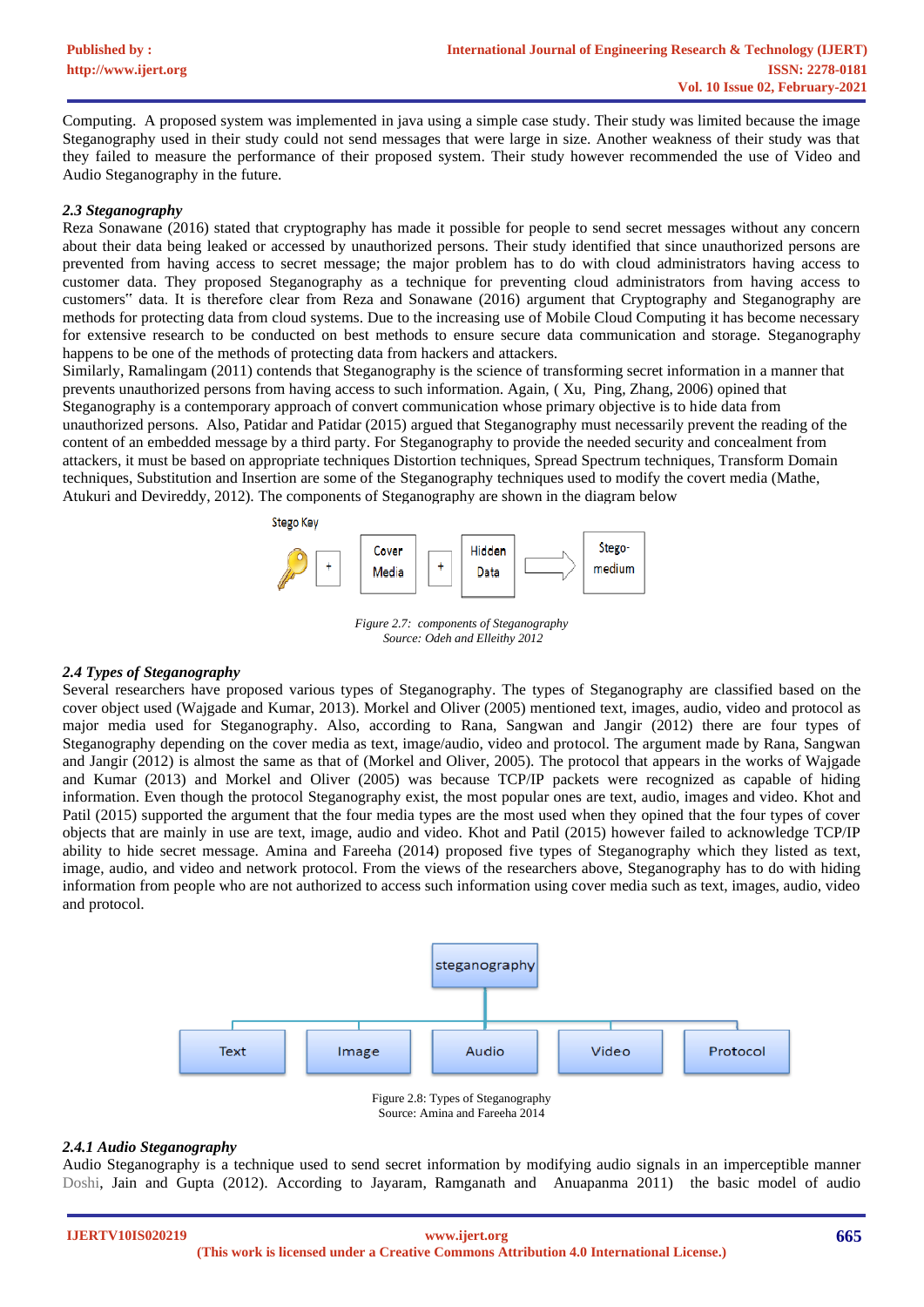Steganography is made up of a cover media which is the original audio file .The original file serves as a medium for embedding data or secret messages. The second part of the model is the key that serves as a password and prevents unauthorized people from having access to the secret message. The third part is the message that is to be embedded into the audio file. The cover audio, the key and the message together is known as a stego audio. The figure 2. 9 shows the basic model of audio Steganography. An audio file is first selected as a medium to hold the secret message. The secret message and the key is then added to form a stego audio, using an embedding module



# Source: Doshi , Jain and Gupta 2012

## *2.5 Least Significant Bits (LSB***)**

The simplest approach to hiding data within an image file is called Least Significant Bit (LSB) insertion Habibi, Karimi and Nosralnti (2013). Replacing the Least Significant Bits in Steganography does not result in much difference between the cover audio and the stego audio (Reza and Sonawane, 2016). This is so because the change in maximum displacement of the signals from their original position is small (Amin et al, 2003). According to Kamred (2014) LSB coding technique makes use of less computer resource such as memory and time of execution because of its low computational complexity. Also, according to Deshpande et al (2015) LSB, as a Steganography technique replaces the Least Significant Bits in the cover audio with the bits from the secret message. It is extremely difficult for the human eye to discriminate between a 21bit color and 24 bit colour (Juneja and Sandhu 2009).

#### METHODOLOGY

# *3.1 Proposed Model*

The proposed model shown in Figure 3.1 is a detail description of how customers of Mobile Cloud would have their data protected from unauthorized access. The components of this model include a key and data or secret information. Any user with a mobile device such as a Laptop or a smart phone having the stego application (SA), that act as an interface between the sender of the secret data and the receiver. The components also include an embedded audio and a cloud system. This model make use audio as a cover media for hiding the secret data. The data that is embedded into the model becomes an input file which is then send over a communication channel to a receiver. To be able to retrieve the data, the intended recipient must have the right software and privilege to be able to access the secret data. This means that even if an attacker gets access to the audio file he still need the right software and the privilege to retrieve the secret data and hence making the proposed system very secure.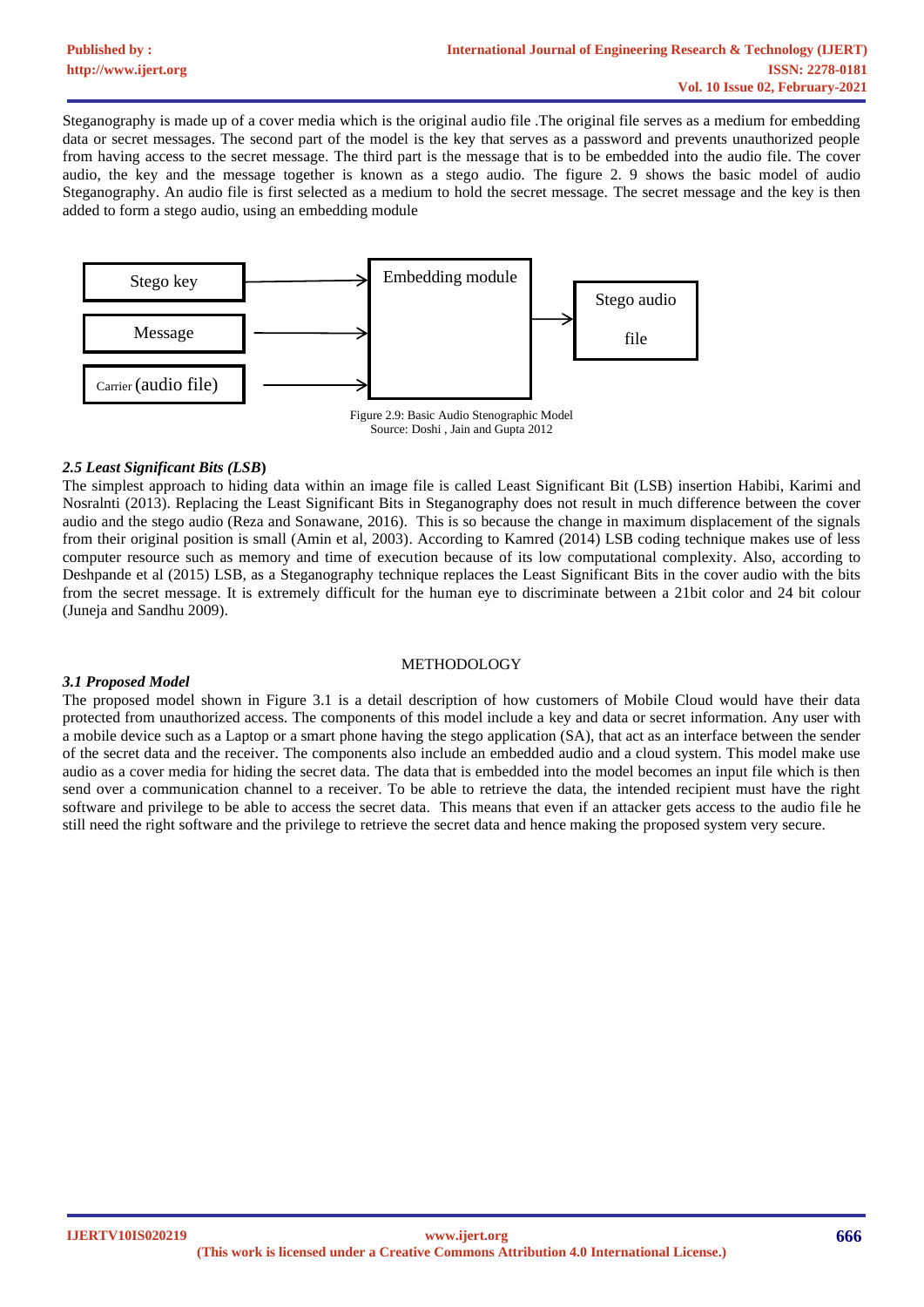

Figure 3.1: The proposed system

#### *3.2 Algorithm for embedding data*

#### **The Least Significant Bit (LSB) is the algorithm that is used to embed data into the cover audio**

The algorithm below shows how the proposed system works.

- 1. A key is added to cover audio and the secret data
- 2. The key, cover audio and secret data is converted to a binary format and the LSB determined.
- 3. The LSB of the cover audio are replaced with bits from the secret data.



Figure 3.2: Flow chart representing embedding algorithm of LSB

#### *3.3 Algorithm for extracting data*

The extraction process is represented in a pseudo code as shown below

- 1. A cover audio is selected for extracting secret data
- 2. A key is entered
- 3. Extraction become successful if the keys matches but unsuccessful if the keys do not match.
- The diagrammatic representation of the extraction process is shown below.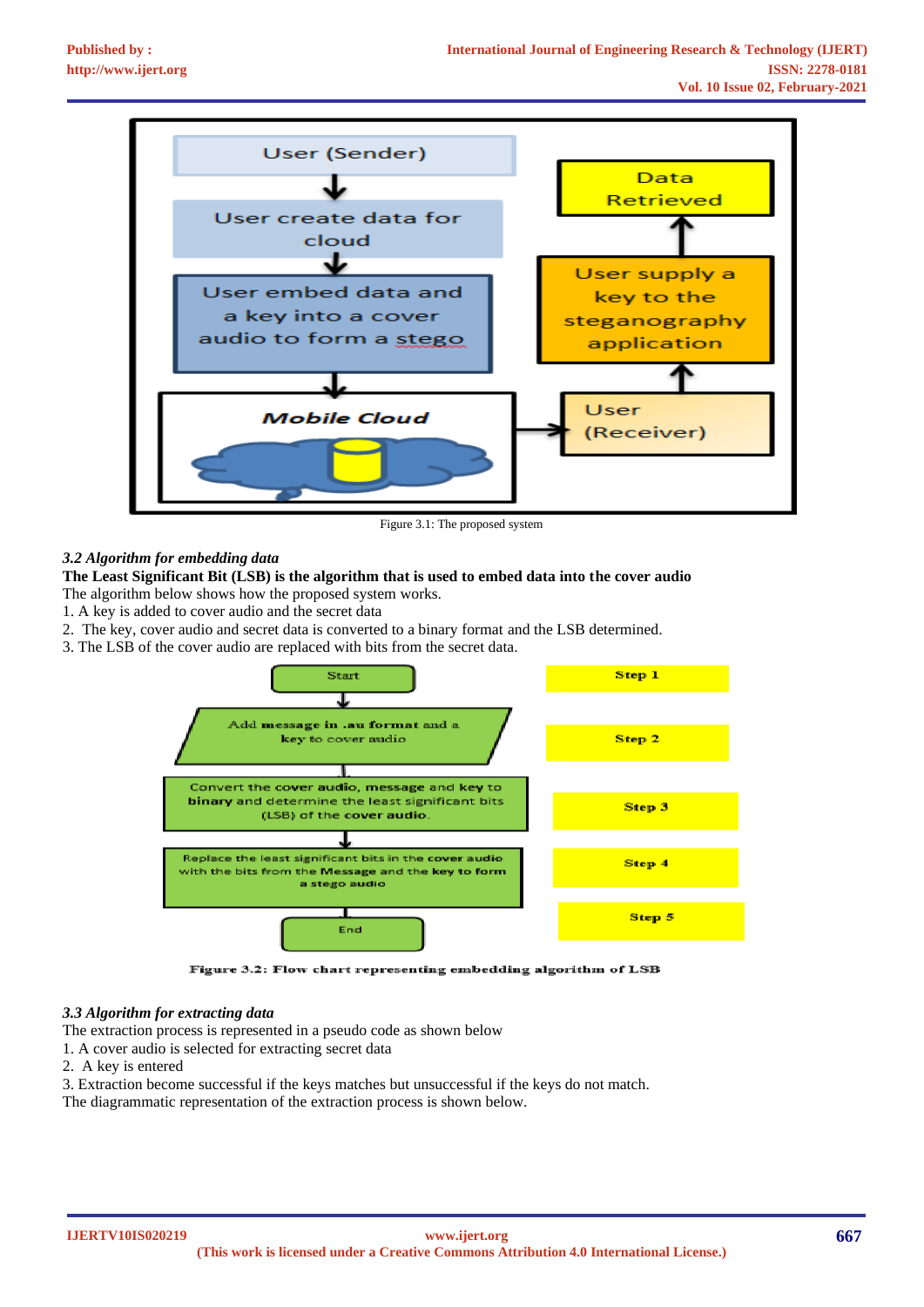

Figure 3.3: Flow chart showing extraction algorithm of LSB

#### *3.4 Research Strategy and procedure*

The Experiment Research method is used to implement the proposed system. Normally Experimental Research has the objective of critically evaluating and testing new and existing to provide answers to research questions. The benefits of Experimental Research in Computer Science and Information Technology is that, it lead to improvement of existing systems as well as providing solutions to existing problems in society. Java JDK (Java Development Tool Kit), Netbeans IDE 8.0.2 was used for the development of test suite at the Computer Laboratory.

*3.5 Performance Evaluation and Analysis*



# **Figure 3.4: Criteria for Performance Evaluation**

Evaluation of any steganography system is based on three main metrics namely Security, Robustness, and Embedding Capacity. The proposed system which is an audio steganography is also evaluated based on these same parameters.

#### *3.5.1 Robustness*

When a steganography system is able to withstand manipulation and attack then such system is said to be Robust. The proposed system can be said to be robust provided the sound the sound quality before embedding the secret data into it and after embedding the secret data is the same. A robust steganography system makes it difficult for attackers to change secret data but a less robust system is prone to attacks and manipulations. Two main parameters are always used to demonstrate the robustness of an audio steganography. These two parameters are Peak Signal to Noise Ratio (PSNR) that represents the peak error the unit of measurement of PSNR is decibels (dBs) and Mean Square Error (MSE) that represents the Accumulative Error between the original audio file and the embedded audio file. PSNR is calculated as follows

```
PSNR = 10.log10 [MAX2/MSE] 
= 20.log10 [MAX2/\sqrt{MSE}]
```
=20.log10 [MAX] -10.log10 [MSE] (Equation 1)

Where MAX is the maximum possible value of the audio signal If the audio is represented using 8bit sample, Max =  $28-1 = 255$ PSNR = 20.log10 [255] – 10.log10 [MSE]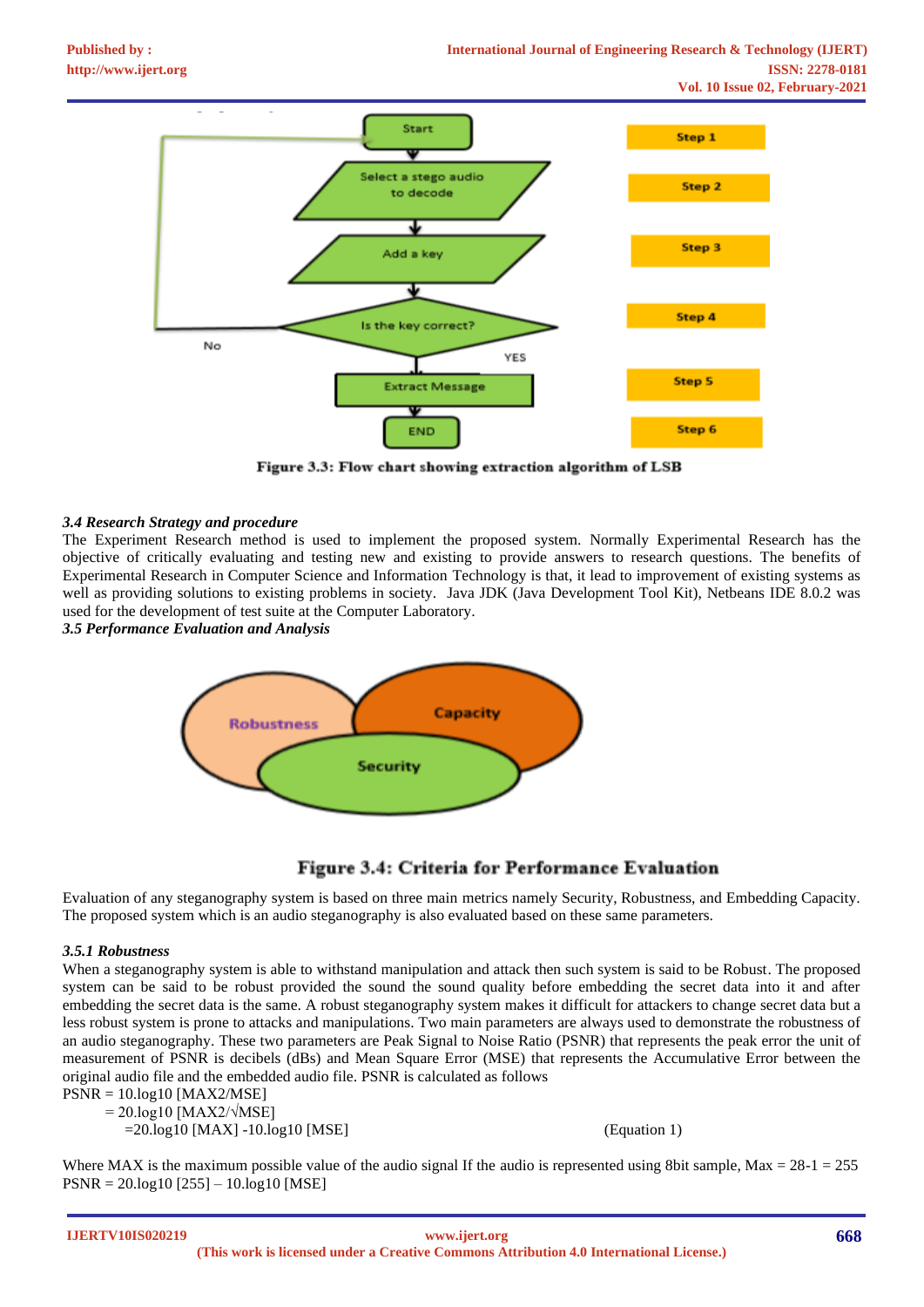(Equation 3)

| MSE is also calculated as follows        |  |                                                                                                                     |
|------------------------------------------|--|---------------------------------------------------------------------------------------------------------------------|
| $MSE = \sum_{x} y [x (M*N) - y (M*N)]^2$ |  | (Equation 2)                                                                                                        |
|                                          |  | Where x is the original signal, y is the stego signal and M and N represent the row and column of the input signal. |

#### *3.5.2 Capacity*

Capacity refers to the amount of secret data that is embedded into a cover media (audio) without significantly affecting the quality of it statistically, and that secret data embedded can also be retrieved successfully. Capacity or payload is normally expressed in bits or bytes per signal. However, maximum hiding capacity or payload is expressed in percentage. It is calculated by evaluating the ratio of the amount of secret message to that of the cover audio object.

$$
\text{Capacity} = \frac{Number\ of\ bits\ used\ to\ hide\ data}{Total\ number\ of\ bits\ in\ audio\ signal} * 100\%
$$

#### *3.5.3 Imperceptibility or security*

Security of audio Steganography means the ability to prevent detection of the presence of secret data embedded on an audio file. Security of a steganography system also means that an attacker cannot extract embedded secret data even if the attacker is aware of the presence of secret data embedded in it. The algorithm for embedding the secret data on the proposed system ensures that attackers are not able to discover the presence of the secret data. Again, cloud service providers provide end to end encryption service during transit, hence, another layer of security is provided. Java as a programming language used for building the proposed system stores a password which is known as the key in an encrypted format. So only authorized persons will be authenticated and hence provides for imperceptibility

#### 4.0 IMPLEMENTATION OF THE PROPOSED SYSTEM

The proposed system is implemented in java using Java development Kit (JDK. Java Standard Edition is the version of java used for this development. Java as a development tool provides several advantages but the most important one is portability which allows the proposed system to work across all platforms. A part from that, java as an Object Oriented programming (OOP) language allows for re-use of existing code and this feature helped the researcher to rapidly develop the proposed system. Also, Java as an OOP has several library resources that simplify applications development. This study made use of Abstract Windowing Toolkit (AWT) and Swing for the development of the user interface. The Swing preserves the look and feel on each platform. This ensures that the proposed system buttons and icons look the same in window platform, Mac or apple machine.

#### *4.1. Home page of the proposed system*

The home page shows the first screen that appears when the user runs the proposed system. It contains the menu bar that consists of two menus, thus, the file menu and the help menu. The file menu also contains three submenus namely: the encoding or embedding, the decoding or extraction and the exit.



Figure 4.1: Home page of the proposed System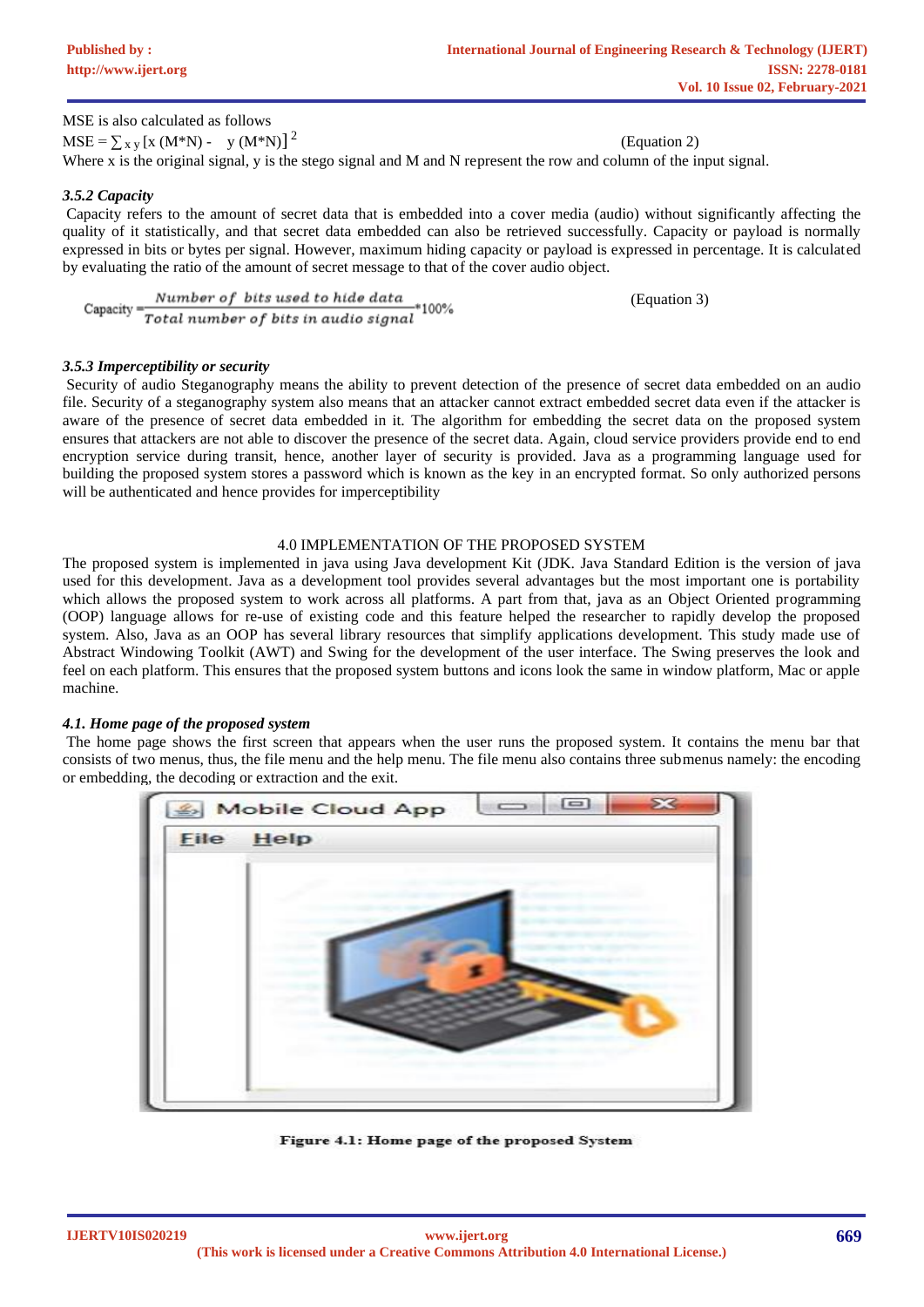### *4.2 Results and Analysis*

Every stenographic application is normally evaluated based on the Embedding capacity, Robustness and Imperceptibility. Imperceptibility or security is the inability of intruders to detect and extract message from a stego object. In order to measure the imperceptibility or security of Steganography, two quantitative metrics are used. The first one is Mean Square Error (MSE) which measures the distortion between the original audio and the stego audio. The second metric is Peak Signal to Noise Radio (PSNR) which measures the similarities between the original audio and the stego audio. The properties of the stego audio were generated using MATLABR2017b. The analysis of this experimental study starts by measuring the embedding capacity of the proposed system. Five audio files labeled as Test 1, Test 2, Test 3, Test 4 and Test 5 with specific sizes were embedded with secret messages using the proposed system and their corresponding Embedding capacities recorded as shown in Table 4.1

| Table 4.1: Embedding Capacity of the proposed System |                                     |              |           |  |  |
|------------------------------------------------------|-------------------------------------|--------------|-----------|--|--|
| Audio file                                           | Audio Size                          | Message Size | Embedding |  |  |
|                                                      |                                     |              | Capacity  |  |  |
| Test 1                                               | 66256                               | 12045        | 18.17%    |  |  |
| Test 2                                               | 27042                               | 5122         | 19.90%    |  |  |
| Test 3                                               | 66942                               | 12590        | 18.80%    |  |  |
| Test 4                                               | 58011                               | 10899        | 18.79%    |  |  |
| Test 5                                               | 61199<br>Average embedding capacity | 11517        | 18.81%    |  |  |
|                                                      | 18.89%                              |              |           |  |  |

The embedding capacity determines how much data the cover audio will accept without affecting the normal quality of the sound. The results from Table 4.1 show that the proposed system has an average embedding capacity of 18.89% compared with 12.75% of the previous system by Pinardi, Garzia and Cusani (2013) and 18.64% of the previous system by (Bhalshankar , 2015). The results imply that the proposed system is more secure than the previous system because it is difficult to detect the existence of secret information due to the high embedding capacity. Again, the results also imply that more data can be sent by Mobile Cloud Client using the proposed system.



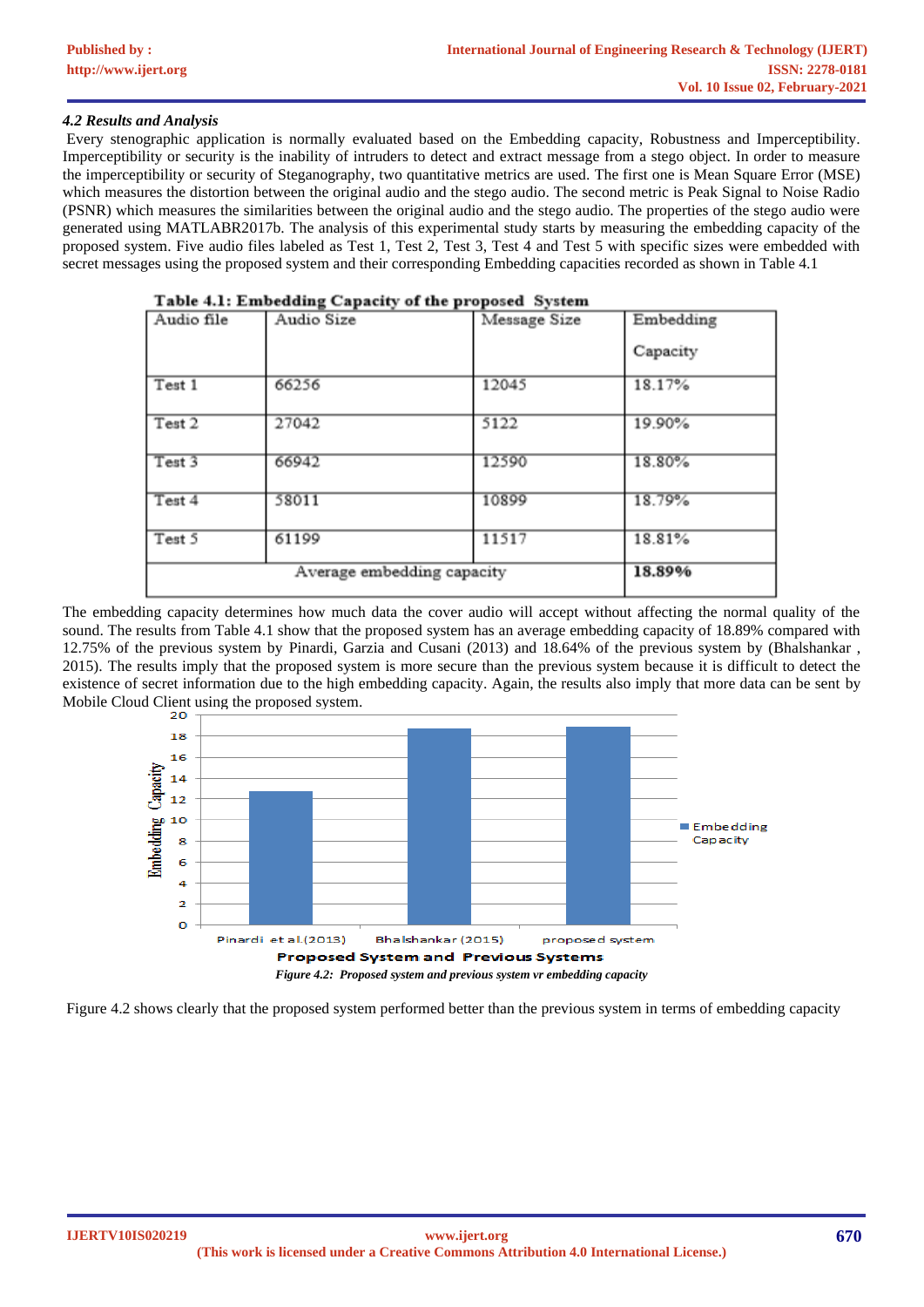| Audio<br>Name | File   MSE and PSNR of previous System |             | MSE and PSNR of proposed<br>System |             |  |
|---------------|----------------------------------------|-------------|------------------------------------|-------------|--|
|               | <b>MSE</b>                             | <b>PSNR</b> | MSE                                | <b>PSNR</b> |  |
| Test1         | 0.0019                                 | 46.2726     | 0.0021                             | 50.000      |  |
| Test2         | 0.0040                                 | 65.9811     | 0.0040                             | 66.1565     |  |
| Test3         | 0.0083                                 | 62.7916     | 0.0084                             | 63.8425     |  |
| Test4         | 0.1102                                 | 69.0890     | 0.1112                             | 69.9100     |  |
| Test5         | 0.2316                                 | 48.6383     | 0.2254                             | 49.9826     |  |
| Test6         | 0.3994                                 | 46.2726     | 0.04038                            | 46.7833     |  |

## Table 4.2: MSE and PSNR of previous and proposed work

.Table 4.2 represents the results of the Mean Square Errors (MSE) and Peak Signal to noise Ratios (PSNR) of a previous system by Chowdhury et al (2016) and the proposed system. From Table 4.2, the proposed system recorded a better average PSNR of 57.78dB as compared with the previous system of 56.09dB by (Chowdhury et al, 2016). Similarly, Kaur and Singh (2015) recorded PSNR of 52dB. The high PSNR of the proposed system means that the original cover audio and the embedded audio have the same sound quality; hence, it makes it difficult for eavesdroppers to detect the presence of secret messages. Table 4.3 shows the results of PSNR of the proposed system by maintaining a constant cover audio file size of 187KB and

varying the message embedded.

| Audio file | Message size(KB) | <b>PSNR</b> |
|------------|------------------|-------------|
| $Q1$ .au   | 32.30            | 69.91       |
| 187KB      | 37.50            | 67.58       |
|            | 40.80            | 66.22       |
|            | 43.30            | 65.65       |
|            | 52.30            | 63.80       |
|            | 54.00            | 61.85       |

| Table 4.3: message size vr varied PSNR |  |  |  |  |
|----------------------------------------|--|--|--|--|
|----------------------------------------|--|--|--|--|

From figure 4.3, the PSNR decreases as the file size increases. This shows that as the file size increases the PSNR decreases and hence, the security of the audio file is compromised. The results also imply that the Mean Square Error (MSE) increases as the file size increases. The increasing MSE and decreasing PSNR have the potential for making it easy for attackers to detect the presence of secret messages in an audio file. However, the superior PSNR and MSE recorded by the proposed system makes it difficult for eavesdroppers and attackers as well as Mobile Cloud Administrators to detect the presence of a message on an audio file.

The outcome of the analyses of the proposed system has led to the realization that when a message is embedded in a cover audio, the properties of the original audio and the stego audio are the same. The bit rate, the number of columns and the data type of the original audio remain the same. These properties are achieved by employing Least Significant Bits (LSB) Insertion Algorithm. The LSB insertion algorithm stores data in existing bits of the cover audio. This simply means that no additional bits are introduced to the cover audio; hence, the size remains the same. These revelations go to prove the fact that the proposed system has been effective and efficient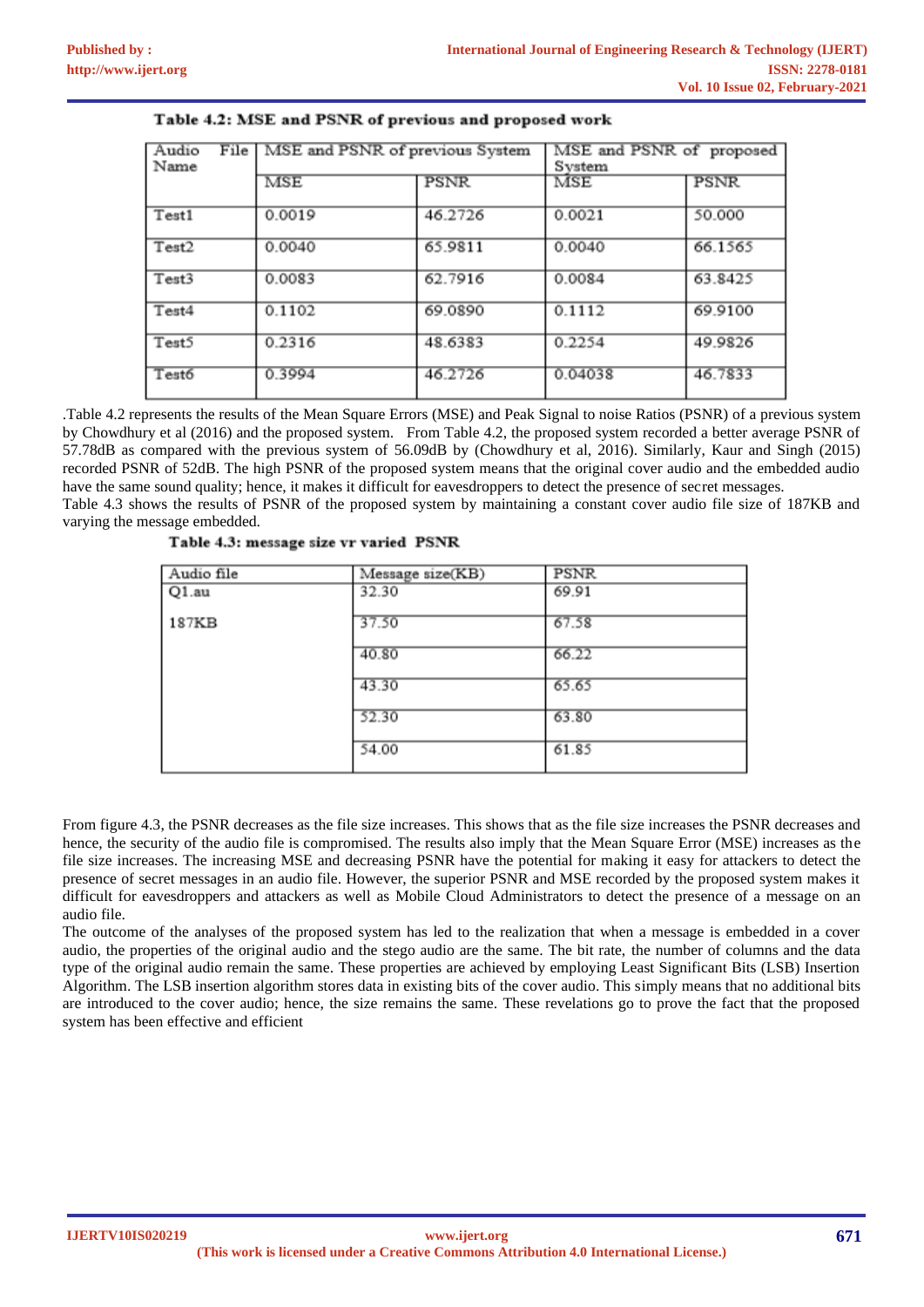

Figure 4.3: Message Size vr PSNR

| Table 4.4: Comparison of the original audio file and a stego audio file.         |  |  |  |  |
|----------------------------------------------------------------------------------|--|--|--|--|
| ,我们也不能会在这里,我们也不能会在这里,我们也不能会在这里,我们也不能会不能会不能会不能会。""我们,我们也不能会不能会不能会不能会不能会不能会不能会不能会不 |  |  |  |  |

| Audio File | Number          | of   Cover Audio Size | Stego Audio Size |
|------------|-----------------|-----------------------|------------------|
|            | Characters in a |                       |                  |
|            | message         |                       |                  |
| Test1      | 2104706         | 1.09MB                | $1.09M$ B        |
| Test2      | 1359360         | 0.722MB               | 0.722MB          |
| Test3      | 713090          | 0.379MB               | 0.379MB          |
| Test4      | 1661185         | 0.883MB               | 0.883MB          |
| Test5      | 1191169         | 0.633MB               | 0.633MB          |
| Test6      | 914689          | 0.486MB               | 0.486MB          |

The table 4.4 shows the resulting sizes of six audio files before embedding a secret message (cover audio size) and after embedding a secret message (Stego Audio Size) on the proposed system.

The results from table 4.4 show that the cover audio has the same size as the embedded audio or stego audio. The cover audio and the stego audio are the same because the Least Significant Bit algorithm only replaces existing LSB bits from the cover audio with bits from the secret message.

#### *4.3 Performance Evaluation of the proposed System*

The performance of every Steganography system is evaluated based on three main parameters that are security, capacity and robustness. The proposed system has made some improvement in each of these parameters. Firstly, the proposed system has an average embedding capacity of 18.89 % compared with the previous system average embedding capacity of 18.64% representing an increase in embedding capacity of 0.25%. This increase means that more data can be embedded into a cover audio without reduction in the quality of the audio file. Secondly, security is improved because the Least Significant Bits (LSB) insertion algorithm implemented allows large data size to be embedded without detection of the presence of secret messages on the stego audio when played. The high Peak Signal to Noise Ratio and low Mean Square Error (MSE) of the proposed system make the proposed system very robust. The high average PSNR value of 57.65 makes it difficult to differentiate between a stego